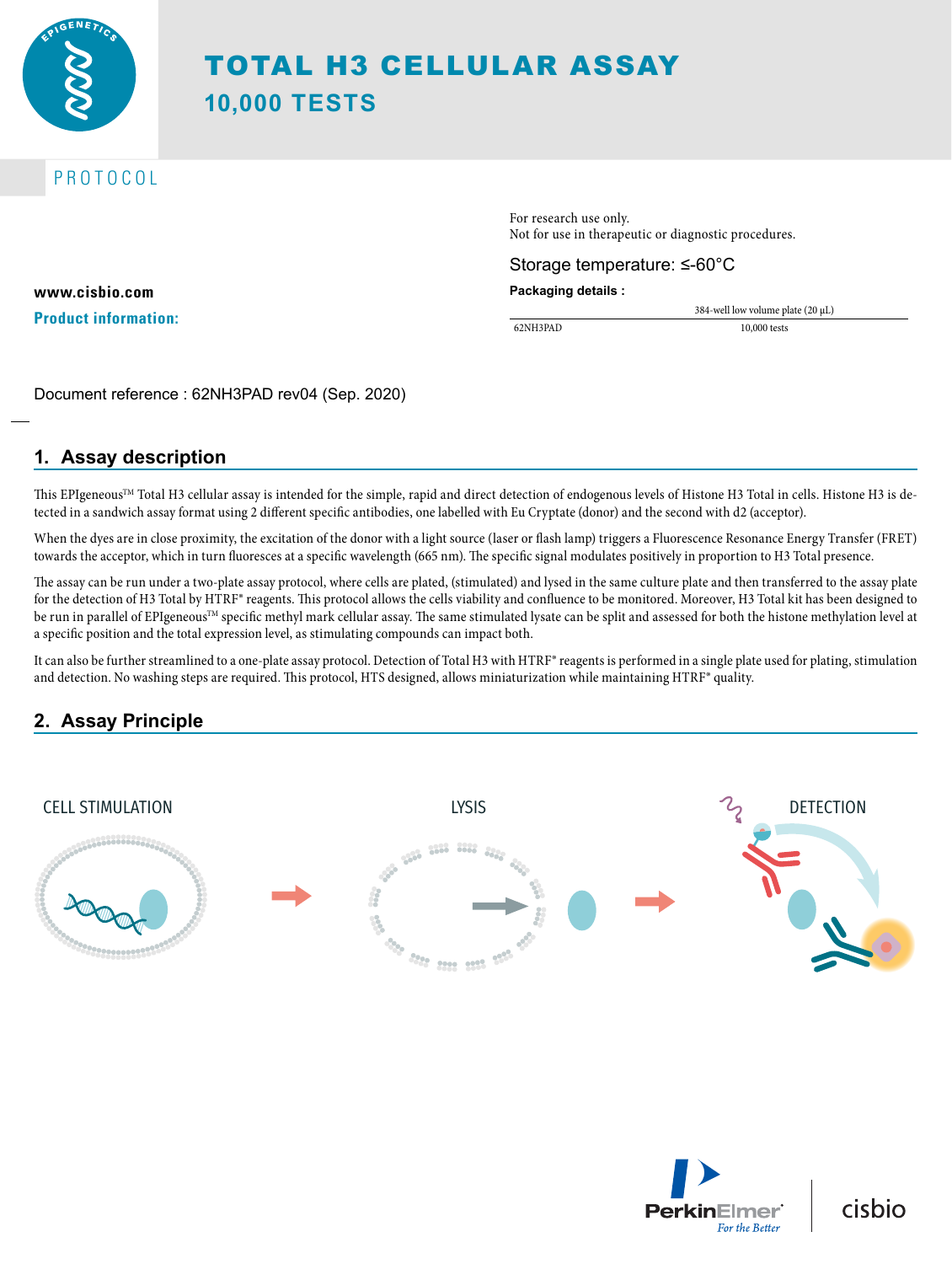# **3. Intended use and buffer conditions**

As shown below, the Total H3 Cellular assay is designed to be run either as a stand alone quantification or in parallel with another EPIgeneous™ methyl mark specific assay.

Depending on the use of the kit, different lysis buffer conditions will apply - see below and in §4, and in appendix 1 of this document.



### **4. HTRF® reagents**

|                                                     |                 | Nb of vials  | Volume<br>per vial | Storage      |
|-----------------------------------------------------|-----------------|--------------|--------------------|--------------|
| Anti-H3-Eu Cryptate<br>Antibody                     | red cap         | 1            | $1 \text{ mL}$     | $\leq$ -16°C |
| H3 d2 Antibody (Total H3 kit)                       | blue cap        | 1            | $1 \text{ mL}$     | $\leq$ -16°C |
| Total H3 Cellular Control Lysate<br>(Ready to use)  | green cap       | 3            | $150 \mu L$        | $≤-60$ °C    |
| Cellular Histone Detection Buffer<br>(ready-to-use) | Transparent cap | $\mathbf{1}$ | $120 \text{ mL}$   | $\leq$ -16°C |

When running Total H3 assay independently of any EPIgeneous™ methyl mark assay, lysis buffer A has to be ordered separately as an additional reagent.

If using this Total Histone H3 assay in parallel with the detection of a specific EPIgeneous™ methyl mark assay, please refer to appendix 1 of this document.

|                                                               | $EPI$ geneous <sup>TM</sup> Lysis buffer A – additional reagent, not provided |             |                    |
|---------------------------------------------------------------|-------------------------------------------------------------------------------|-------------|--------------------|
|                                                               |                                                                               | Nh of vials | Volume<br>per vial |
| EPIgeneous™<br>Lysis buffer A-part 1<br>(stock solution (4x)) | White cap                                                                     | 3           | $170 \text{ mL}$   |
| EPIgeneous™<br>Lysis buffer A-part 2<br>(ready to use)        | Red cap                                                                       | 3           | $170 \text{ mL}$   |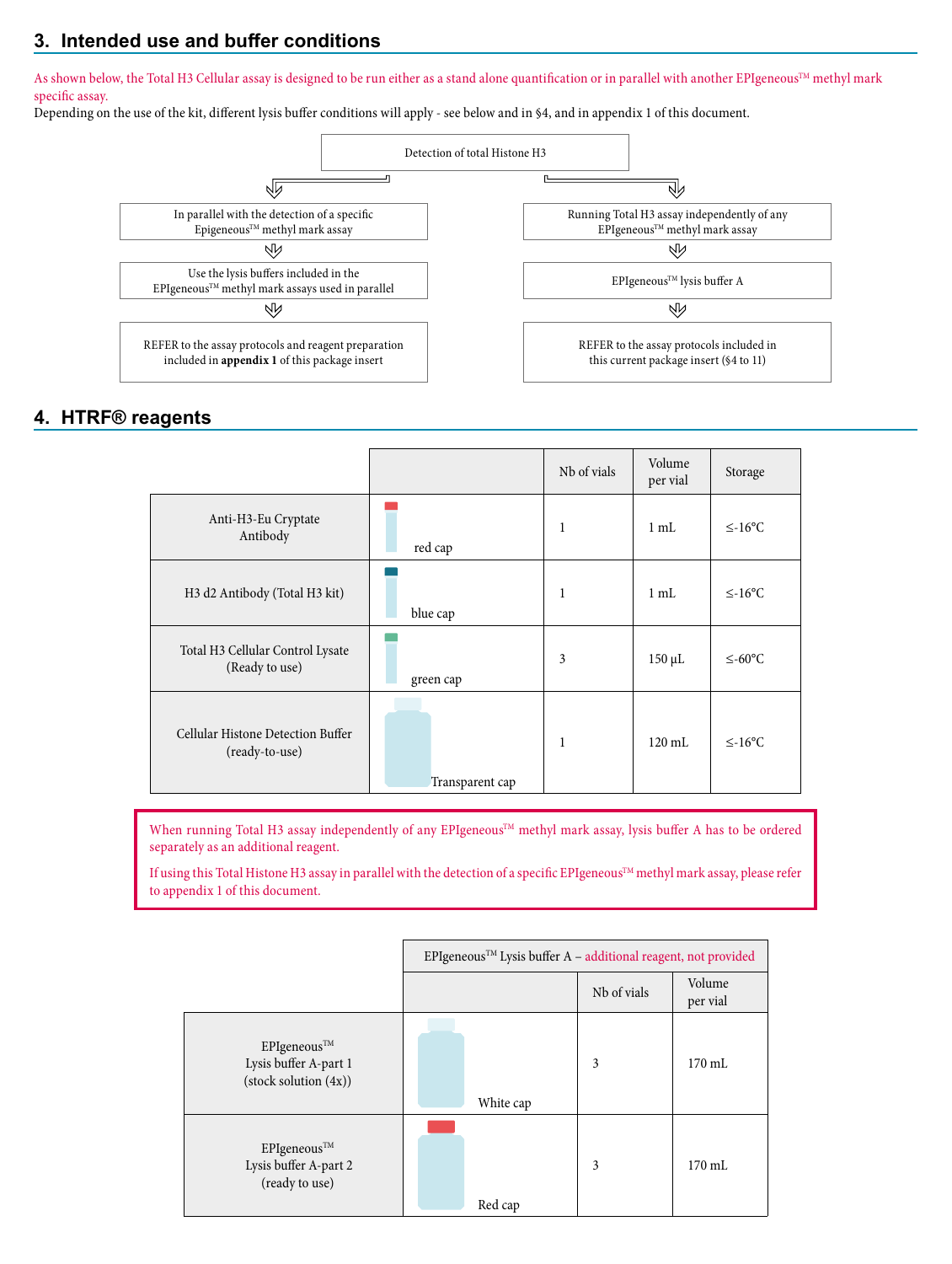# **5. Assay protocols using EPIgeneousTM lysis buffer A**



*Two-plate assay protocol for suspension cells or adherent cells kept in medium for lysis*



*One-plate assay protocol for suspension cells and adherent cells kept in medium for lysis* 

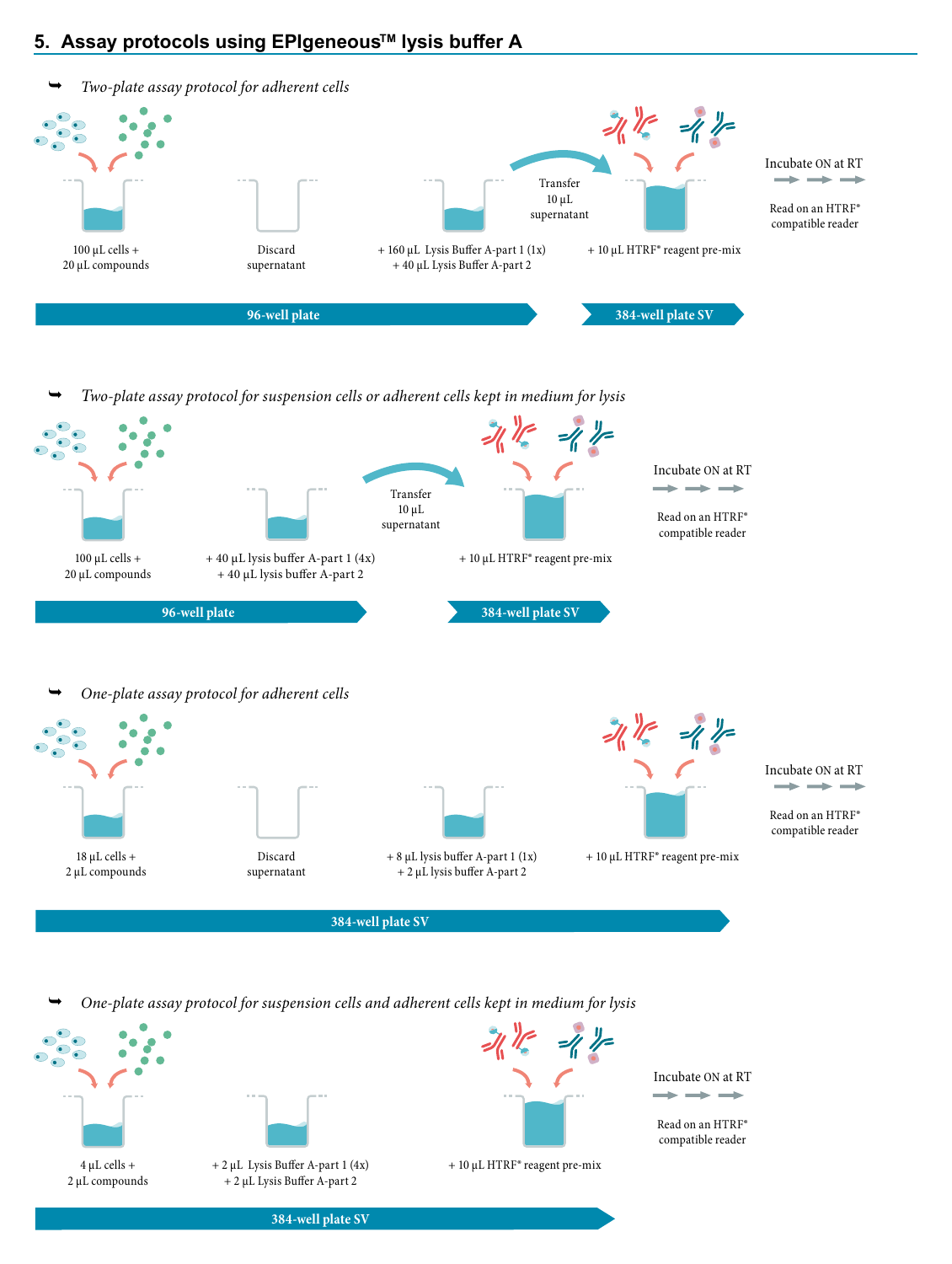# **6. Storage stability**

All reagents should be stored frozen until needed.

To avoid freeze/thaw cycles, aliquot stock solutions into disposable plastic vials for storage at -20°C or below. Thawed lysis and detection buffers can be stored at 2-8°C.

# **7. Reagent preparation**

Allow all reagents to thaw before use.

We recommend centrifuging the vials gently after thawing, before pipeting the stock solutions. Prepare the working solutions from stock solutions by following the instructions below. The control lysate is only provided as an internal assay control to check the quality of the results obtained. The window between control lysate and negative control should be greater than 2.

# **7.1. Preparation of reagent working solutions**

HTRF® reagent concentrations have been set for optimal assay performances. Note that any dilution or improper use of the d2 and Eu Cryptate-reagents will impair the assay's quality. Dilute the reagents with detection buffer. In practice:



# **7.2. Preparation of lysis buffer**

Make sure that lysate has been generated by using the EPIgeneous<sup>TM</sup> lysis buffer. Be aware that whatever the protocol chosen, two buffer components are necessary for the lysis step.

*Lysis buffer A - part 1 (1x) for two-plate and one-plate assay protocols on adherent cells*

Prepare the required amount of lysis buffer A-part 1 (1x) before running the assay. Determine the amount of lysis buffer A-part 1 needed for the experiment:

- For the two-plate assay protocol, each well requires 160 µL of lysis buffer A-part 1 (1x).
	- For the one-plate assay protocol, each well requires 8 µL of Lysis buffer A-part 1 (1x).
- In practice:



 *Lysis buffer A-part 1 (4x) for two-plate & one-plate assay protocols for suspension cells and adherent cells kept in medium for lysis* 

For these assays, the buffer is ready to use.

- Determine the amount of lysis buffer A-part 1 (4x) needed for the experiment:
	- For the two-plate assay protocol on suspension cells or homogeneous assay with adherent cells, each well requires 40 µL of lysis buffer A-part 1 (4x). - For the one-plate assay protocol, each well requires 2 µL of lysis buffer A-part 1 (4x).
- *Lysis buffer A-part 2 for two-plate & one-plate assay protocols on suspension and adherent cells*

Lysis buffer A-part 2 is used for all protocols, and is ready to use.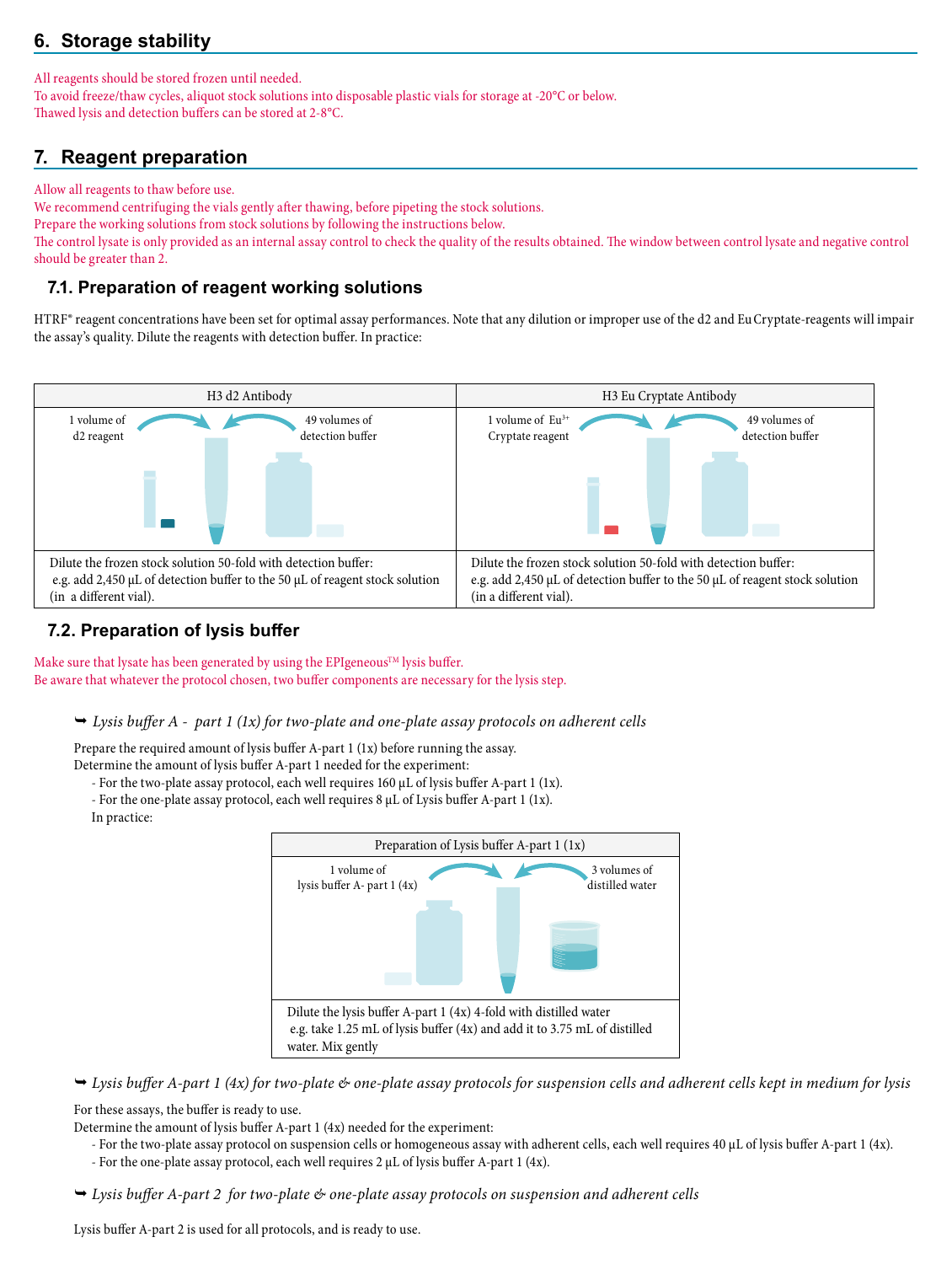# **8. Two-plate assay protocol step by step**

|              | For adherent cells                                                                                                                                                                                                                                                                                                                                                       | For suspension cells and adherent cells kept in<br>medium for lysis                                                                                                                            |                       |                       |
|--------------|--------------------------------------------------------------------------------------------------------------------------------------------------------------------------------------------------------------------------------------------------------------------------------------------------------------------------------------------------------------------------|------------------------------------------------------------------------------------------------------------------------------------------------------------------------------------------------|-----------------------|-----------------------|
| 1            | Plate 100 µL of cells in a 96-well tissue-culture treated<br>plate in appropriate growth medium.<br>Incubate 3 to 4h at 37°C in CO2 atmosphere in order<br>to allow cell adhesion.                                                                                                                                                                                       | Plate 100 µL of cells in a 96-well tissue-culture<br>treated plate, in appropriate growth medium.                                                                                              |                       |                       |
|              | Optimization of cell seeding densities is required.                                                                                                                                                                                                                                                                                                                      | Optimization of cell seeding densities is required.                                                                                                                                            |                       | 96-well culture plate |
| $\mathbf{2}$ | Dispense 20 µL of compound (6X), diluted in cell culture medium.<br>Incubate the cells with the compound for the required time.                                                                                                                                                                                                                                          |                                                                                                                                                                                                |                       |                       |
|              | We recommend a time course study to determine the optimal incubation time.                                                                                                                                                                                                                                                                                               |                                                                                                                                                                                                |                       | 96-well culture plate |
|              | Carefully remove supernatant using aspiration.                                                                                                                                                                                                                                                                                                                           | Do not remove supernatant                                                                                                                                                                      |                       |                       |
| 3            | Be careful not to touch the cell layer.                                                                                                                                                                                                                                                                                                                                  |                                                                                                                                                                                                |                       |                       |
| 4            | Immediately add $160 \mu L$ of lysis buffer A-part 1 (1x)<br>and incubate for 45 minutes at room temperature<br>under shaking.<br>After incubation add 40 µL of Lysis Buffer A-part 2.                                                                                                                                                                                   | After desired incubation, add 40 µL of lysis buffer<br>A-part 1 (4x) and incubate for 45 minutes at room<br>temperature under shaking.<br>After incubation add 40 µL of Lysis Buffer A-part 2. |                       | 96-well culture plate |
| 5            | After homogenization by pipetting up and down, transfer $10 \mu L$ of cell lysate from the 96-well cell-culture plate<br>to a 384-well small volume white plate.                                                                                                                                                                                                         |                                                                                                                                                                                                | 96-well culture plate | 384-well SV plate     |
| 6            | Add 5 µL of each HTRF® reagent, prepared in the detection buffer.<br>The 2 reagents can also be pre-mixed JUST PRIOR to dispensing, and 10 µL of this pre-mix is added.<br>Cover the plate with a plate sealer.<br>Incubate ON at room temperature.<br>Read the fluorescence emission at two different wavelengths (665 nm and 620 nm) on an HTRF®-compatible<br>reader. |                                                                                                                                                                                                |                       | 384-well SV plate     |
|              | For more information about HTRF® compatible readers and for set-up recommendations, please visit our website at:<br>www.cisbio.com/content/htrf-microplate-readers                                                                                                                                                                                                       |                                                                                                                                                                                                |                       |                       |

### *Two-plate assay protocol in 20 µL final volume after lysis step: standard protocol*

|                                        | Non stimulated cells | Stimulated cells         | Control lysate | Blank control $*$        | Negative control** |
|----------------------------------------|----------------------|--------------------------|----------------|--------------------------|--------------------|
| Cells                                  | $10 \mu L$           | $10 \mu L$               |                | $10 \mu L$               |                    |
| Control lysate                         |                      | $\overline{\phantom{a}}$ | $10 \mu L$     |                          |                    |
| Lysis buffer A-part $1 (1x)$           |                      | $\overline{\phantom{a}}$ | ۰              | $\overline{\phantom{m}}$ | $8 \mu L$          |
| Lysis buffer A-part 2                  |                      |                          |                |                          | $2 \mu L$          |
| Cellular Histone Detection Buffer      |                      |                          |                | $5 \mu L$                |                    |
| H <sub>3</sub> d <sub>2</sub> Antibody | $5 \mu L$            | $5 \mu L$                | $5 \mu L$      |                          | $5 \mu L$          |
| H3 Eu Cryptate Antibody                | $5 \mu L$            | $5 \mu L$                | $5 \mu L$      | $5 \mu L$                | $5 \mu L$          |
| Total volume                           | $20 \mu L$           | $20 \mu L$               | $20 \mu L$     | $20 \mu L$               | $20 \mu L$         |

\* Blank control is used to check the Cryptate signal at 620 nm. \*\* Negative control is used to check the Non specific signal.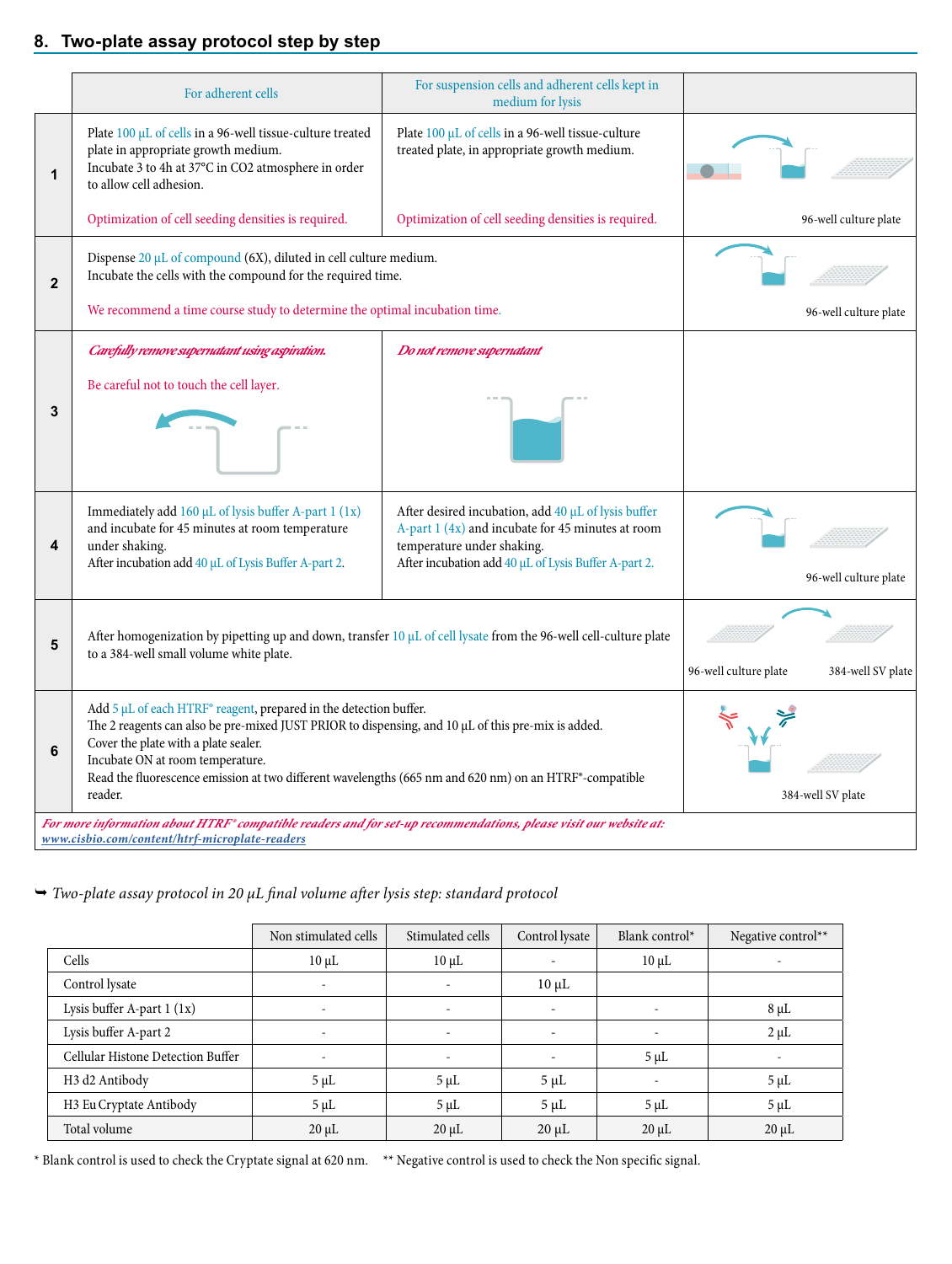# **9. One-plate assay protocol step by step**

|              | For adherent cells                                                                                                                                                                                                                   | For suspension cells and adherent cells kept in<br>medium for lysis                                                        |                       |
|--------------|--------------------------------------------------------------------------------------------------------------------------------------------------------------------------------------------------------------------------------------|----------------------------------------------------------------------------------------------------------------------------|-----------------------|
| 1            | Plate 18 µL of cells in a 384-well small volume tissue-<br>culture treated white plate in appropriate growth<br>medium.                                                                                                              | Plate $4 \mu L$ of cells in a 384-well small volume tissue<br>culture treated white plate in appropriate growth<br>medium. |                       |
|              | Optimization of cell seeding densities is required.<br>The use of tissue culture treated plate is mandatory.                                                                                                                         | Optimization of cell seeding densities is required.                                                                        | 96-well culture plate |
|              | Dispense $2 \mu L$ of compound (10X) diluted in<br>appropriate growth medium.                                                                                                                                                        | Dispense $2 \mu L$ of compound (3X) diluted in<br>appropriate growth medium.                                               |                       |
| $\mathbf{2}$ | Incubate the cells with compound for required time. Evaporation can be problematic with cells cultured in<br>microtiter plates for a long incubation time (overnight and more). This evaporation issue must be managed<br>carefully. |                                                                                                                            | 96-well culture plate |
|              | We recommend a time course study to determine the optimal incubation time.<br>We recommend checking the evaporation issue during incubation.                                                                                         |                                                                                                                            |                       |
|              | Carefully remove supernatant using aspiration.                                                                                                                                                                                       | Do not remove supernatant.                                                                                                 |                       |
|              | Be careful not to touch the cell layer.                                                                                                                                                                                              |                                                                                                                            |                       |
| 3            |                                                                                                                                                                                                                                      |                                                                                                                            |                       |
|              | Add $8\mu$ L of lysis buffer A-part 1 (1x) and incubate for                                                                                                                                                                          | Add $2 \mu L$ of lysis buffer A-part 1 (4x) and incubate                                                                   |                       |
| 4            | 45 minutes at room temperature.<br>After incubation, add 2 µL of lysis Buffer A-part 2                                                                                                                                               | for 45 minutes at room temperature.<br>After incubation add 2 µL of lysis Buffer A-part 2                                  |                       |
|              | Use the appropriate lysis buffer.                                                                                                                                                                                                    | Use the appropriate lysis buffer.                                                                                          | 384-well SV plate     |
|              | Add 5 µL of each HTRF® reagent, prepared in the detection buffer.<br>The 2 reagents can also be pre-mixed JUST PRIOR to dispensing and 10 µL of this pre-mix is added.                                                               |                                                                                                                            |                       |
| 5            | Cover the plate with a plate sealer.<br>Incubate ON at room temperature.<br>Read the fluorescence emission at two different wavelengths (665 nm and 620 nm) on an HTRF®-compatible<br>reader.                                        |                                                                                                                            | 384-well SV plate     |
|              | For more information about HTRF® compatible readers and for set-up recommendations, please visit our website at:<br>www.cisbio.com/content/htrf-microplate-readers                                                                   |                                                                                                                            |                       |
|              |                                                                                                                                                                                                                                      |                                                                                                                            |                       |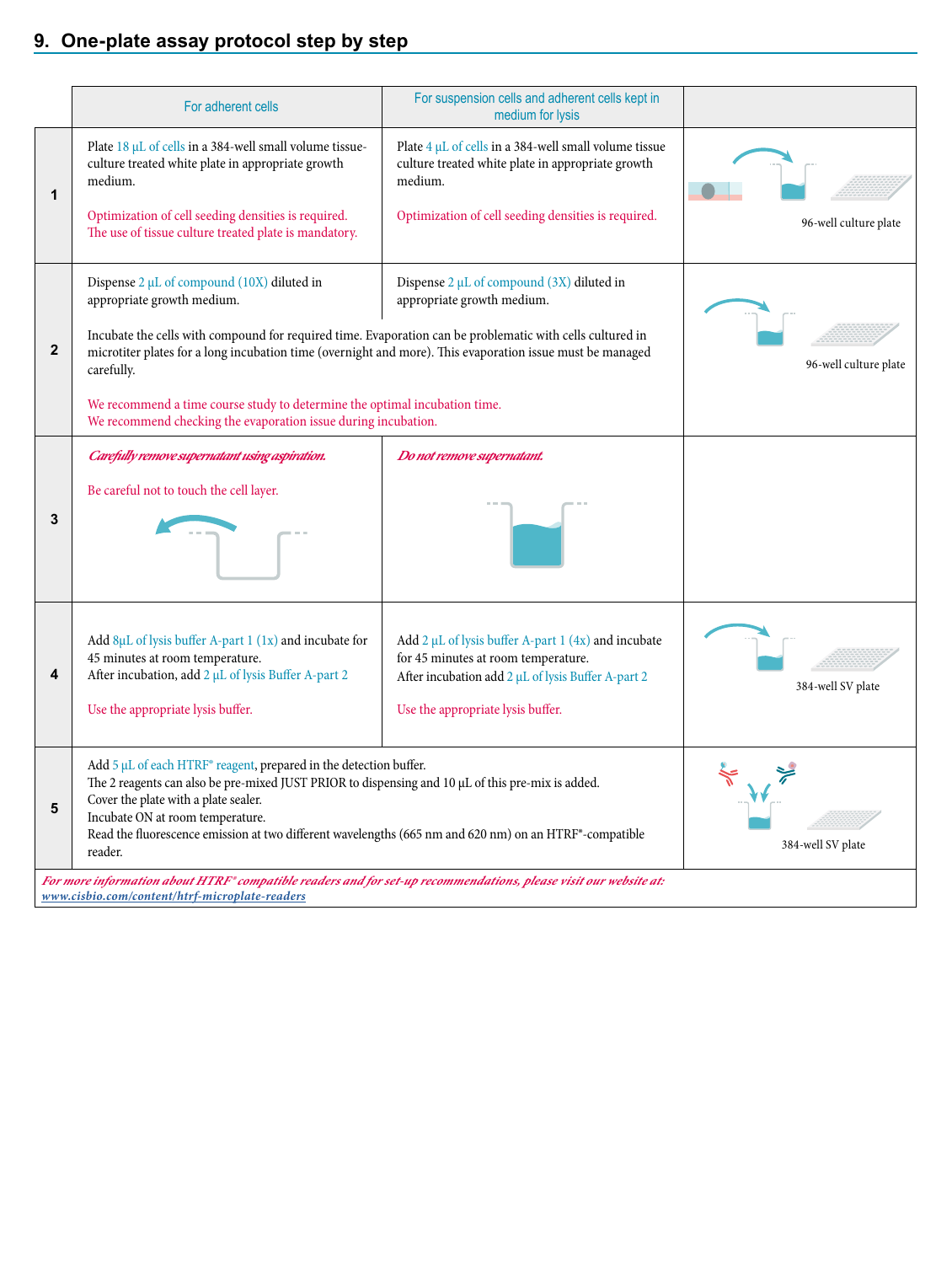### *One-plate assay protocol in 20 µL final volume: standard protocol for adherent cells*

|                                   | Non stimulated cells     | Stimulated cells         | Control lysate           | Blank control*           | Negative control**       |
|-----------------------------------|--------------------------|--------------------------|--------------------------|--------------------------|--------------------------|
| Cells                             | $18 \mu L$               | $18 \mu L$               |                          | $18 \mu L$               | $\overline{\phantom{0}}$ |
| Cell culture Medium               | $2 \mu L$                | $\overline{\phantom{a}}$ |                          | $2 \mu L$                | $\overline{a}$           |
| Compound(s)                       |                          | $2 \mu L$                |                          | $\overline{\phantom{a}}$ | $\overline{\phantom{0}}$ |
|                                   |                          |                          | Discarded volume         |                          |                          |
| Control lysate                    |                          |                          | $10 \mu L$               |                          |                          |
| Lysis buffer A-part 1 (1x)        | $8 \mu L$                | $8 \mu L$                | $\overline{\phantom{0}}$ | $8 \mu L$                | $8 \mu L$                |
| Lysis buffer A-part 2             | $2 \mu L$                | $2 \mu L$                | $\overline{\phantom{a}}$ | $2 \mu L$                | $2 \mu L$                |
| Cellular Histone Detection Buffer | $\overline{\phantom{a}}$ | $\overline{\phantom{a}}$ | $\overline{\phantom{a}}$ | $5 \mu L$                | $\overline{\phantom{a}}$ |
| H3 d2 Antibody                    | $5 \mu L$                | $5 \mu L$                | $5 \mu L$                | $\overline{\phantom{a}}$ | $5 \mu L$                |
| H3 Eu Cryptate Antibody           | $5 \mu L$                | $5 \mu L$                | $5 \mu L$                | $5 \mu L$                | $5 \mu L$                |
| Total volume                      | $20 \mu L$               | $20 \mu L$               | $20 \mu L$               | $20 \mu L$               | $20 \mu L$               |

 *One-plate assay protocol in 20 µL final volume: standard protocol for suspension cells and adherent cells kept in medium for lysis*

|                                        | Non stimulated cells     | Stimulated cells         | Control lysate           | Blank control*           | Negative control**       |
|----------------------------------------|--------------------------|--------------------------|--------------------------|--------------------------|--------------------------|
| Cells                                  | $4 \mu L$                | $4 \mu L$                |                          | $4 \mu L$                |                          |
| Control lysate                         | $\overline{\phantom{a}}$ | $\overline{\phantom{a}}$ | $10 \mu L$               | $\overline{\phantom{a}}$ |                          |
| Cell culture Medium                    | $2 \mu L$                | $\overline{\phantom{a}}$ | $\overline{\phantom{a}}$ | $2 \mu L$                | $6 \mu L$                |
| Compound(s)                            |                          | $2 \mu L$                | $\overline{\phantom{a}}$ | $\overline{\phantom{a}}$ |                          |
| Lysis buffer A-part 1 (4x)             | $2 \mu L$                | $2 \mu L$                | $\overline{\phantom{a}}$ | $2 \mu L$                | $2 \mu L$                |
| Lysis buffer A-part 2                  | $2 \mu L$                | $2 \mu L$                | $\overline{\phantom{a}}$ | $2 \mu L$                | $2 \mu L$                |
| Cellular Histone Detection Buffer      |                          | $\overline{\phantom{a}}$ | $\overline{\phantom{a}}$ | $5 \mu L$                | $\overline{\phantom{a}}$ |
| H <sub>3</sub> d <sub>2</sub> Antibody | $5 \mu L$                | $5 \mu L$                | $5 \mu L$                | $\overline{\phantom{a}}$ | $5 \mu L$                |
| H3 Eu Cryptate Antibody                | $5 \mu L$                | $5 \mu L$                | $5 \mu L$                | $5 \mu L$                | $5 \mu L$                |
| Total volume                           | $20 \mu L$               | $20 \mu L$               | $20 \mu L$               | $20 \mu L$               | $20 \mu L$               |

\* Blank control is used to check the Cryptate signal at 620 nm. \*\* Negative control is used to check the Non specific signal.

# **10.Data reduction**

This data should be considered as an example only. Results may vary from one HTRF compatible reader to another. The histogram is drawn up by plotting HTRF Ratio versus number of cells seeded in 96-well plate.

Results on SU-DHL-6 cells (various numbers of cells per well), using the two-plate assay protocol for suspension cells. Cells were incubated for 24h before lysis step following the previously described protocol with lysis Buffer A. Transfer of 5 µl cell lysate, back field up to 10 µL with the mix Lysis Buffer mix.

|                 | Lysis Buffer A |            |  |
|-----------------|----------------|------------|--|
|                 | HTRF Ratio (1) | $CV\% (2)$ |  |
| 30,000 cells/w  | 28326          | 0.9        |  |
| 15,000 cells/w  | 13495          | 0.4        |  |
| $7,500$ cells/w | 5124           | 1.9        |  |
| $3,750$ cells/w | 2606           | 2.9        |  |
| 1,875 cells/w   | 1517           | 2.1        |  |
| 937 cells/w     | 1212           | 0.3        |  |
| $0$ cells/w     | 1019           | 2.3        |  |



| HTRF Ratio <sup>(1)</sup>                                                                                                    | Signal<br>665nm<br>$- x 104$<br>Signal<br>620nm   | HTRF Ratio must be calculated for each individual well.                          |  |  |
|------------------------------------------------------------------------------------------------------------------------------|---------------------------------------------------|----------------------------------------------------------------------------------|--|--|
| $CV\%$ <sup>(2)</sup>                                                                                                        | Standard deviation<br>$\cdot$ x 100<br>Mean ratio | The mean and standard deviation can then be worked out from<br>ratio replicates. |  |  |
| For more information about data reduction, please visit our website at: www.cisbio.com/content/signal-treatment-and-analysis |                                                   |                                                                                  |  |  |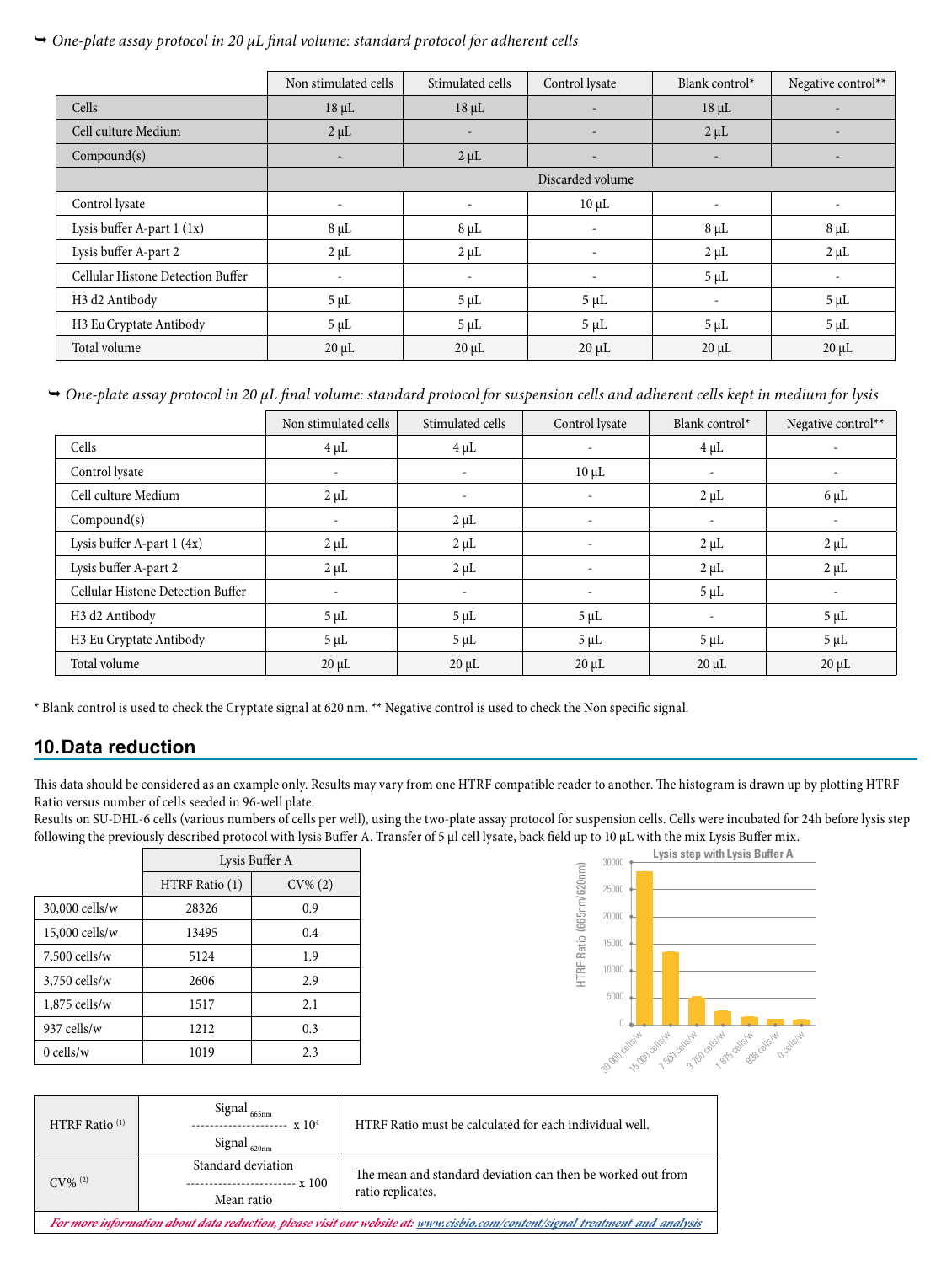|                                                                                                                             | A sterile breathable sealing membrane plus special lid can be placed on<br>the plate.                                                                                                                                                                                                                                                                                                                                 |
|-----------------------------------------------------------------------------------------------------------------------------|-----------------------------------------------------------------------------------------------------------------------------------------------------------------------------------------------------------------------------------------------------------------------------------------------------------------------------------------------------------------------------------------------------------------------|
| Depending on compound incubation time, medium evaporation can<br>occur in microtiter plate (sv-384-plate)                   | Sterile warm PBS can be added to all outer and unused wells. (Low base<br>sv-384-plate Greiner # 788073, lid Greiner # 691 161).                                                                                                                                                                                                                                                                                      |
|                                                                                                                             | Check the evaporation issue during incubation.                                                                                                                                                                                                                                                                                                                                                                        |
|                                                                                                                             | The assay can be used for many adherent and non-adherent cell types,<br>including transfected cell lines and primary cells. However, specific lysine<br>mark methylation can vary from one cell line to another.                                                                                                                                                                                                      |
| Parameters such as cell density, stimulation time and lysis incubation<br>time should be optimized for each cell line used. | Be sure to first determine the best cell concentration that is suited to the<br>required stimulation time. Too high or low cell numbers can affect detec-<br>tion of methyl mark.                                                                                                                                                                                                                                     |
|                                                                                                                             | Be carefull of hook effect.                                                                                                                                                                                                                                                                                                                                                                                           |
|                                                                                                                             | Some compounds are described as active after long incubation time. Stim-<br>ulation time needs to be optimized.                                                                                                                                                                                                                                                                                                       |
| EPIgeneous™ Total H3 normalization assay                                                                                    | The two-plate assay protocol recommends the use of 10 µL of lysate per<br>well, whereas the 96-well cell culture microplate would use 160 µL or 200<br>µL of lysis buffer per well (depeding on lysis buffer used). Therefore, a typi-<br>cal cell lysate can also be assayed for total H3 level (using EPIgeneous™<br>Total H3 cellular assay) in order to measure the compound effect on Total<br>Histone H3 level. |
|                                                                                                                             | Depending on the cell line used for the assay, Total H3 kit might be more<br>or less sensitive compared to specific methyl mark kit. Please adapt in con-<br>sequence the volume of cell lysate transferred in consequence (adjusted<br>with Mix lysis Buffer A, see protocol), or adapt the number of cells seeded.                                                                                                  |
|                                                                                                                             | Using an inappropriate set-up may seriously impair the results.                                                                                                                                                                                                                                                                                                                                                       |
| <b>Fluorescence reading</b>                                                                                                 | For information about HTRF® compatible readers and for set-up recom-<br>mendations, please visit our website at: www.cisbio.com/content/htrf-mi-<br>croplate-readers                                                                                                                                                                                                                                                  |
| Using adherent cells, allow time for your cells to recover after plating                                                    | Allow cells to recover by plating them at least 3-4 hours before starting the<br>pharmacological treatment.                                                                                                                                                                                                                                                                                                           |
| Limit the DMSO percentage given with compounds                                                                              | Please, note that concentration above 0.5% DMSO (during compound<br>treatment) will impair assay performances.                                                                                                                                                                                                                                                                                                        |
| Generation of lysates                                                                                                       | Ensure that the lysates used for the assay have been generated by using the<br>HTRF lysis buffer provided in the kit.                                                                                                                                                                                                                                                                                                 |

*To obtain additional information or support, please contact your technical support team (www.cisbio.com/contact-us).*

Copyright © 2020 Cisbio, France<br>HTRF", Tag-lite", EPIgeneous" and the HTRF" logo are trademarks belonging to Cisbio.<br>This product contains material of biological origin. Use for research purposes only. Do not use in humans

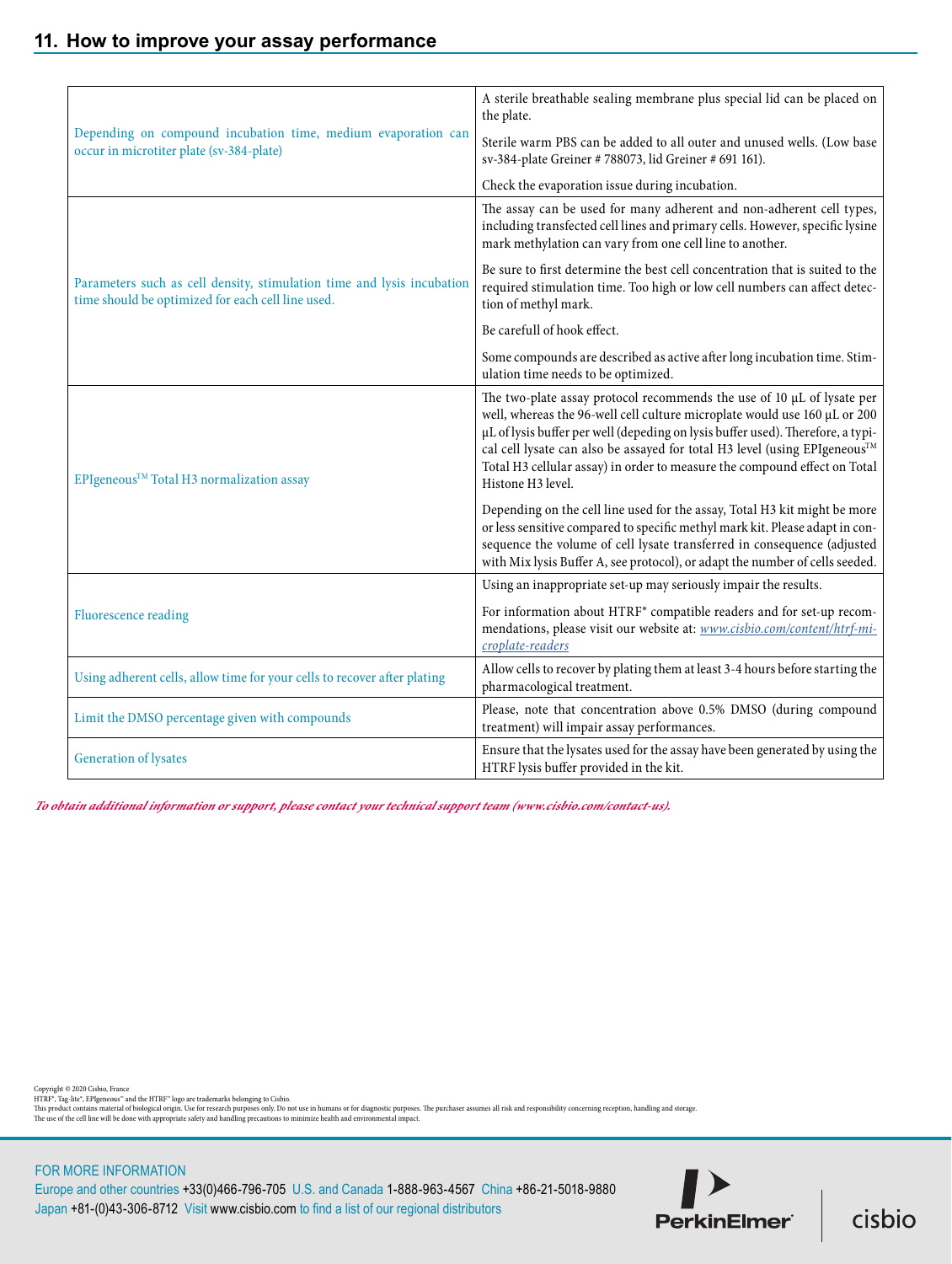

# APPENDIX - **USING H3 CELLULAR ASSAY (#62NH3PAE) IN COMBINATION WITH METHYL MARK-SPECIFIC CELLULAR ASSAY**

# APPENDIX

#### **Product information:**

For research use only. Not for use in therapeutic or diagnostic procedures. **www.cisbio.com**

### 1. Introduction

The study of histone methylation under a cell-based format implies the stimulation of specific cells. Several hours or even days may be necessary to properly stimulate cells with epigenetic enzyme activating compounds. Such a lengthy stimulation may affect histone expression itself, hence the need for normalizing the methylation detection vs the histone expression level, i.e. methyl mark assessment / total histone assessment.

This appendix describes how to combine the use of total H3 cellular assay (#62NH3PAE / (#62NH3PAD) and the following EPIgeneous<sup>TM</sup> cellular assays for the detection of specific methyl marks:

- H3K4Me2 cellular assay (#62KA2PAE / 62KA2PAD) for dimethylation of Lysine 4 on Histone H3
- H3K27Me3 cellular assay (# 62KC3PAE / 62KC3PAD) for trimethylation of Lysine 27 on Histone H3
- H3K36Me2 cellular assay (# 62KD2PAE / 62KD2PAD) for dimethylation of Lysine 36 on Histone H3

As per the graphics below, the experimental procedure includes 3 main steps:

- Cell stimulation which triggers methylation enzymes
- Cell lysis with a buffer specific to the methyl mark investigated
- Using the same cell lysate, measurement of i) histone methylation level and ii) total histone level



### 2. Using the right lysis buffer

When the total H3 assay is used on its own, the lysis buffer A provided with the kit must be used (see section 3 & 4 of the kit documentation). Buffer A must be ordered separately as an additional reagent.

Caution! When the total H3 assay is to be combined with an EPIgeneous<sup>TM</sup> methyl mark specific cellular assay for normalization purposes, the lysis buffer used must be that provided in the latter. Each buffer composition differs from one assay to another as shown in the table below:

| Cellular Assay                   | Lysis buffer combination       |
|----------------------------------|--------------------------------|
| H3K4Me2 (#62KA2PAE / 62KA2PAD)   | Buffer C part-1&2              |
| H3K27Me3 (# 62KC3PAE / 62KC3PAD) | Buffer A part-1&2              |
| H3K36Me2 (#62KD2PAE / 62KD2PAD)  | Buffer $B$ + buffer C part-1&2 |



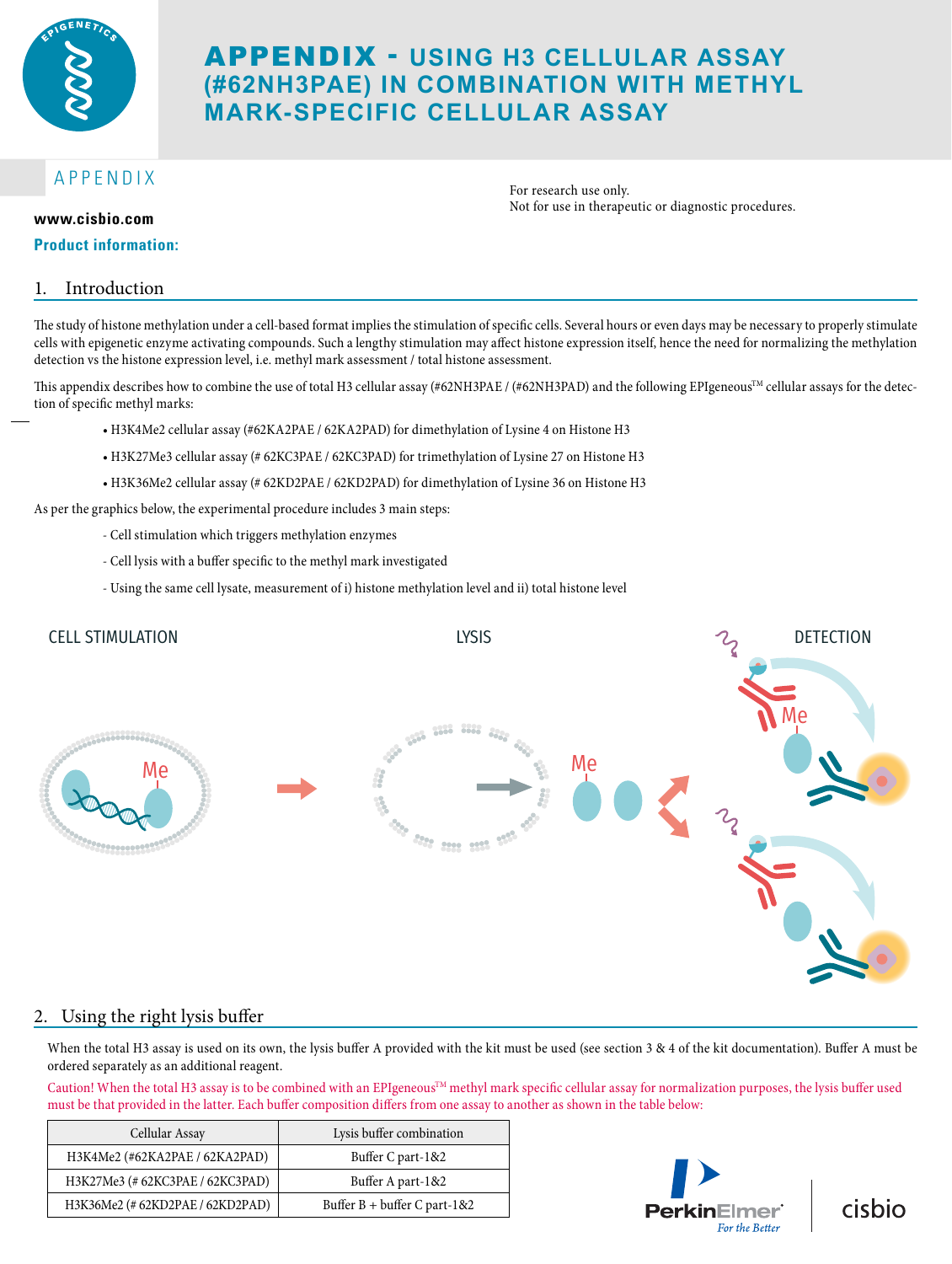### 3. Two-plate assay protocols

Cell seeding, cell stimulation, cell lysis are performed in a single well

The volume of lysate generated in the two-plate assay protocols is sufficient for the detection of both the methyl mark and the total Histone H3.

Use the lysis buffer included in the methyl mark specific assay to be normalized.

Use the specific pairs of antibodies (included in each kit) for the detection.



\* Due to the high sensitivity of total Histone H3 assay, we recommend transfering 5 μL of lysate backfilled up to 10 μL with supplemented Lysis buffer mix (1x). Nevertheless, if a higher signal is required, 10 μL of lysate can be used and in this case do not add supplemented lysis buffer mix (1x).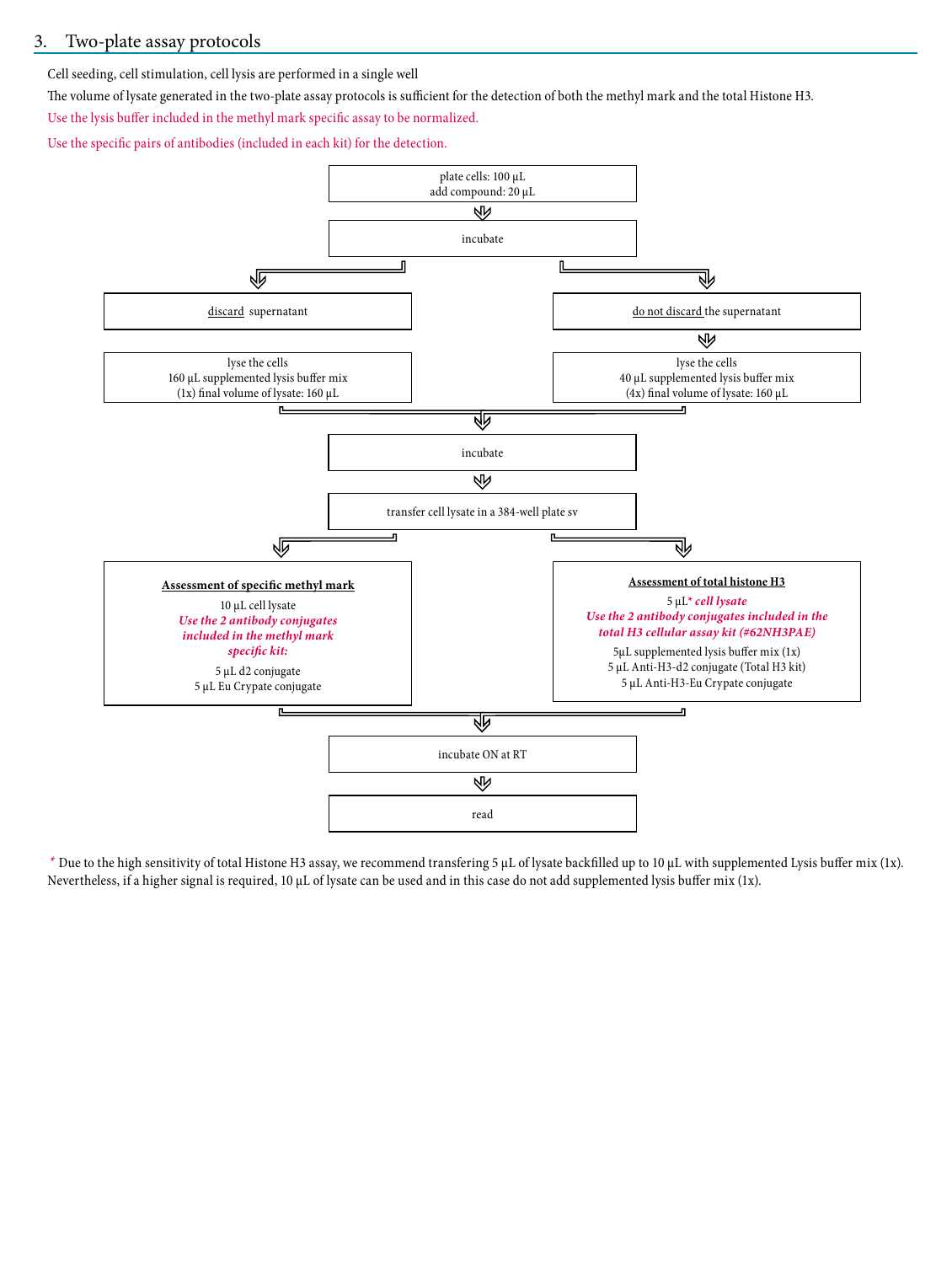|              | For adherent cells                                                                                                                                                                                                                                                                                                                                                                                                                                                                                                      | For suspension cells and adherent cells kept in<br>medium for lysis                                                                            |  |  |  |
|--------------|-------------------------------------------------------------------------------------------------------------------------------------------------------------------------------------------------------------------------------------------------------------------------------------------------------------------------------------------------------------------------------------------------------------------------------------------------------------------------------------------------------------------------|------------------------------------------------------------------------------------------------------------------------------------------------|--|--|--|
| 1            | Plate 100 µL of cells in a 96-well tissue-culture treated<br>plate in appropriate growth medium.<br>Incubate 3 to 4h at 37°C in CO2 atmosphere in order<br>to allow cell adhesion.                                                                                                                                                                                                                                                                                                                                      | Plate 100 µL of cells in a 96-well tissue-culture trea-<br>ted plate, in appropriate growth medium.                                            |  |  |  |
|              | Optimization of cell seeding densities is required.                                                                                                                                                                                                                                                                                                                                                                                                                                                                     | Optimization of cell seeding densities is required.                                                                                            |  |  |  |
| $\mathbf{2}$ | Dispense 20 µL of compound (6x), diluted in cell culture medium.<br>Incubate the cells with the compound for the required time<br>We recommend a time course study to determine the optimal incubation time.                                                                                                                                                                                                                                                                                                            |                                                                                                                                                |  |  |  |
| 3            | Carefully remove supernatant using aspiration.<br>Be careful not to touch the cell layer.                                                                                                                                                                                                                                                                                                                                                                                                                               | Do not remove supernatant                                                                                                                      |  |  |  |
| 4            | Immediately add 160 µL of supplemented lysis buffer<br>$mix(1x)$ and incubate for 45 minutes at room<br>temperature under shaking.                                                                                                                                                                                                                                                                                                                                                                                      | After desired incubation, add 40 µL of supplemented<br>lysis buffer mix (4x) and incubate for 45 minutes at<br>room temperature under shaking. |  |  |  |
| 5            | After homogenization by pipetting up and down, transfer 10 µL of cell lysate from the 96-well cell-culture plate<br>to a 384-well small volume white plate.                                                                                                                                                                                                                                                                                                                                                             |                                                                                                                                                |  |  |  |
| 6            | Add 5 µL of each HTRF® conjugate, prepared in the detection buffer.<br>The 2 conjugates can also be pre-mixed JUST PRIOR to dispensing, and 10 µL of this pre-mix is added.<br>use the conjugates included in each kit:<br>- for the methyl mark specific assay<br>- and for Total Histone H3 detection (kit#62NH3PAE)<br>Cover the plate with a plate sealer.<br>Incubate ON at room temperature.<br>Read the fluorescence emission at two different wavelengths (665 nm and 620 nm) on an HTRF®-compatible<br>reader. |                                                                                                                                                |  |  |  |

*[readers](www.cisbio.com/content/htrf-microplate-readers)*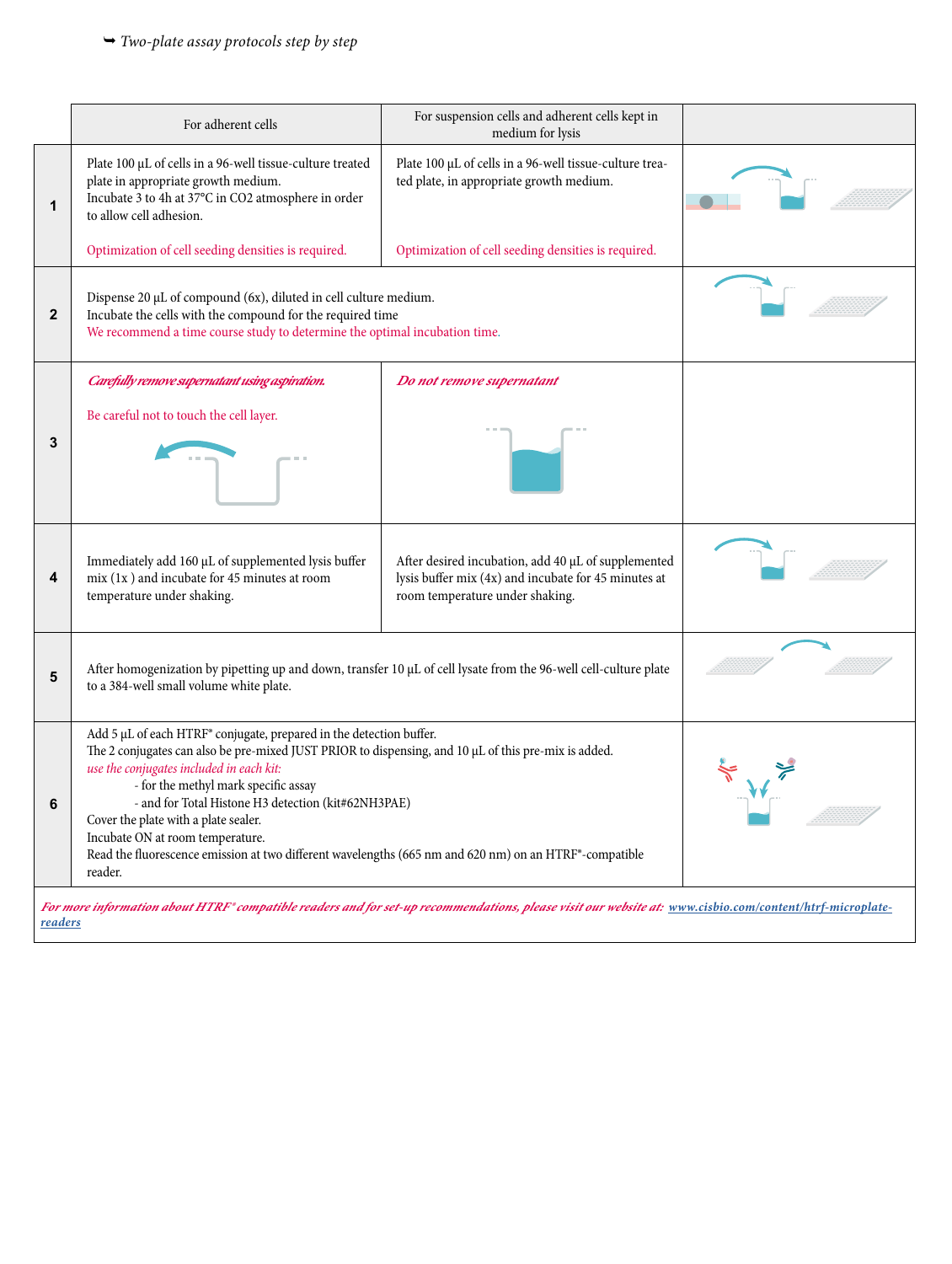### *Two-plate assay protocols in 20 µL final volume after lysis step: standard protocol*

|                                                             | Specific methyl mark detection |                          |                          |                          |                          | Total Histone H3 detection |                              |                          |                          |                          |                          |            |
|-------------------------------------------------------------|--------------------------------|--------------------------|--------------------------|--------------------------|--------------------------|----------------------------|------------------------------|--------------------------|--------------------------|--------------------------|--------------------------|------------|
|                                                             | Non sti-<br>mulated<br>cells   | Stimula-<br>ted cells    | Control<br>lysate        | Blank<br>control*        | Negative control**       |                            | Non sti-<br>mulated<br>cells | Stimula-<br>ted cells    | Control<br>lysate        | Blank<br>control*        | Negative control**       |            |
| Cells                                                       | $10 \mu L$                     | $10 \mu L$               | $\sim$                   | $10 \mu L$               | $\bar{a}$                |                            | $5 \mu L$                    | $5 \mu L$                | $\sim$                   | $10 \mu L$               | $\overline{\phantom{a}}$ |            |
| Control lysate                                              |                                | $\blacksquare$           | $10 \mu L$               | $\frac{1}{2}$            | $\blacksquare$           |                            | $\sim$                       | $\overline{\phantom{a}}$ | $10 \mu L$               |                          | $\overline{\phantom{a}}$ |            |
| Supplemented lysis mix (4x)<br>(depending on protocol used) |                                | $\blacksquare$           |                          | ٠                        | $4 \mu L$                |                            | $\overline{\phantom{a}}$     | $\overline{\phantom{a}}$ | $\overline{\phantom{a}}$ | $\sim$                   | $4 \mu L$                |            |
| Supplemented lysis mix (1x)<br>(depending on protocol used) |                                | $\overline{\phantom{a}}$ | $\overline{\phantom{a}}$ | ٠                        | $\overline{\phantom{a}}$ | $10 \mu L$                 | $5 \mu L$                    | $5 \mu L$                | $\overline{\phantom{a}}$ | $\overline{\phantom{a}}$ | $\overline{\phantom{a}}$ | $10 \mu L$ |
| Growth medium                                               | $\overline{\phantom{a}}$       | $\overline{\phantom{a}}$ | $\overline{\phantom{a}}$ | $\overline{\phantom{a}}$ | $6 \mu L$                | $\overline{\phantom{a}}$   | $\overline{\phantom{a}}$     | $\overline{\phantom{a}}$ | $\overline{\phantom{a}}$ | $\sim$                   | $6 \mu L$                | ÷,         |
| Cellular Histone Detection Buffer                           | $\overline{\phantom{a}}$       | $\overline{\phantom{a}}$ | $\overline{\phantom{a}}$ | $5 \mu L$                | $\sim$                   | $\overline{\phantom{a}}$   | $\overline{\phantom{a}}$     | $\overline{\phantom{a}}$ | -                        | $5 \mu L$                | $\overline{\phantom{a}}$ |            |
| Anti-H3-d2 Conjugate<br>(methyl mark kit)                   | $5 \mu L$                      | $5 \mu L$                | $5 \mu L$                | $\overline{\phantom{a}}$ | $5 \mu L$                | $5 \mu L$                  | ÷                            |                          |                          | $\overline{\phantom{a}}$ |                          |            |
| Anti-Eu Cryptate Conjugate<br>(methyl mark kit)             | $5 \mu L$                      | $5 \mu L$                | $5 \mu L$                | $5 \mu L$                | $5 \mu L$                | $5 \mu L$                  | $\overline{\phantom{a}}$     | $\overline{\phantom{a}}$ |                          | $\overline{\phantom{a}}$ | $\overline{\phantom{a}}$ |            |
| Anti-H3-d2 Conjugate (total H3 kit)                         | $\sim$                         | $\overline{\phantom{a}}$ | $\overline{\phantom{a}}$ | $\frac{1}{2}$            | $\overline{\phantom{a}}$ | $\overline{\phantom{a}}$   | $5 \mu L$                    | $5 \mu L$                | $5 \mu L$                | $\sim$                   | $5 \mu L$                | $5 \mu L$  |
| Anti-H3-Eu3 Cryptate Conjugate (total H3 kit)               | $\overline{\phantom{a}}$       | $\overline{\phantom{a}}$ | $\overline{\phantom{a}}$ | -                        | $\overline{\phantom{a}}$ | $\overline{\phantom{a}}$   | $5 \mu L$                    | $5 \mu L$                | $5 \mu L$                | $5 \mu L$                | $5 \mu L$                | $5 \mu L$  |
| Total volume                                                | $20 \mu L$                     | $20 \mu L$               | $20 \mu L$               | $20 \mu L$               | $20 \mu L$               | $20 \mu L$                 | $20 \mu L$                   | $20 \mu L$               | $20 \mu L$               | $20 \mu L$               | $20 \mu L$               | $20 \mu L$ |

\* Blank control is used to check the Cryptate signal at 620 nm. \*\* Negative control is used to check the Non specific signal.

#### 4. One-plate assay protocols

As cell seeding, cell stimulation, cell lysis and cell detection are performed in a single well, the 2 assays (methyl mark and total Histone H3) have to be performed in parallel.

**Use the lysis buffer included in the methyl mark specific assay to be normalized. Use the specific pairs of antibodies (included in each kit) for the detection.**

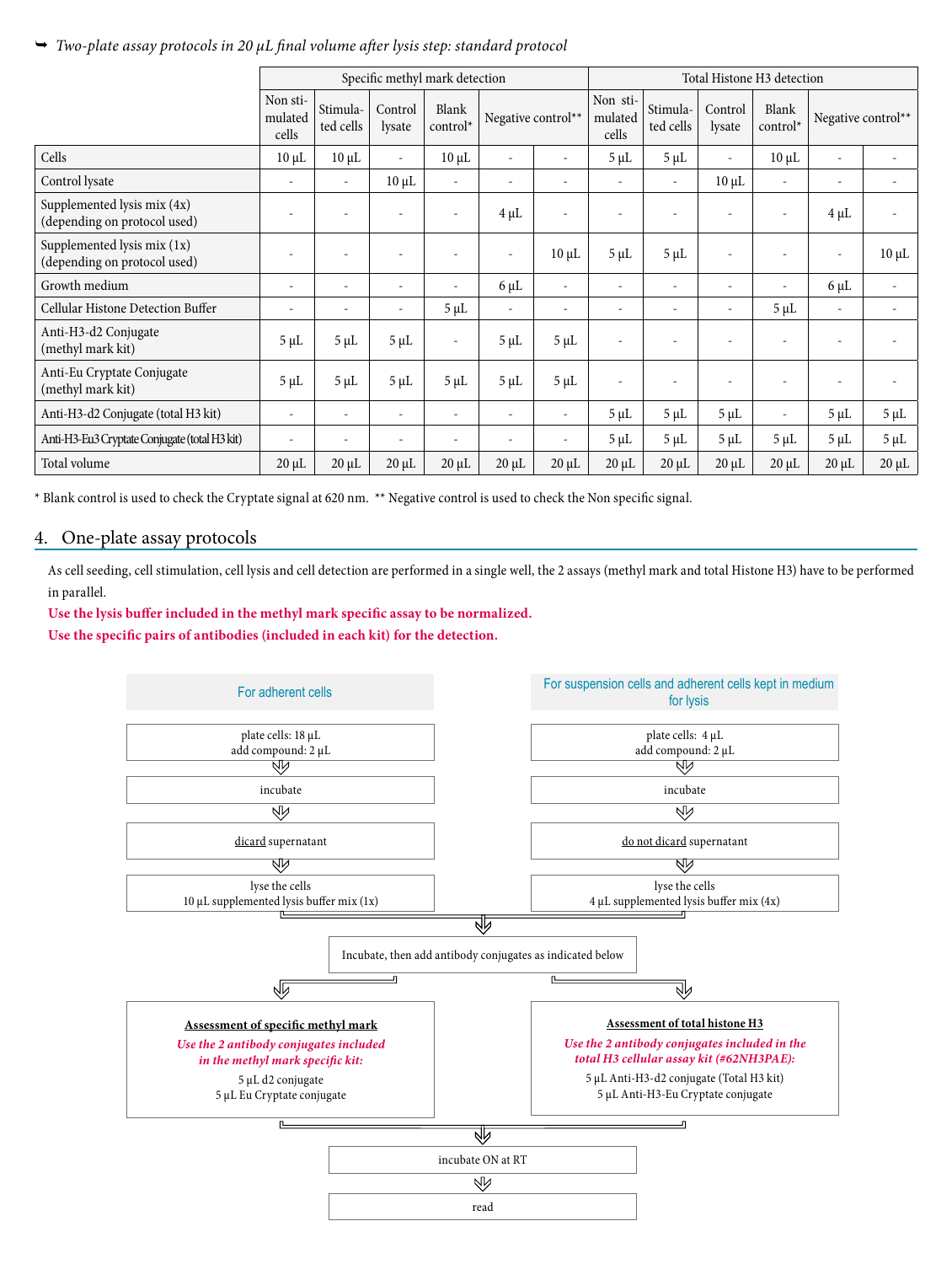|                | For adherent cells                                                                                                                                                                                                                                                                                                                                                                                                                                                                                                | For suspension cells and adherent cells kept in<br>medium for lysis                                                      |  |
|----------------|-------------------------------------------------------------------------------------------------------------------------------------------------------------------------------------------------------------------------------------------------------------------------------------------------------------------------------------------------------------------------------------------------------------------------------------------------------------------------------------------------------------------|--------------------------------------------------------------------------------------------------------------------------|--|
| 1              | Plate 18 µL of cells in a 384-well small volume tissue-<br>culture treated white plate in appropriate growth<br>medium.                                                                                                                                                                                                                                                                                                                                                                                           | Plate 4 µL of cells in a 384-well small volume tissue<br>culture treated white plate in appropriate growth<br>medium.    |  |
|                | Optimization of cell seeding densities is required.<br>The use of tissue culture treated plate is mandatory.                                                                                                                                                                                                                                                                                                                                                                                                      | Optimization of cell seeding densities is required.                                                                      |  |
|                | Dispense 2 µL of compound (10x) diluted in<br>appropriate growth medium.                                                                                                                                                                                                                                                                                                                                                                                                                                          | Dispense 2 µL of compound (3x) diluted in<br>appropriate growth medium.                                                  |  |
| $\overline{2}$ | Incubate the cells with compound for required time. Evaporation can be problematic with cells cultured in microtiter<br>plates for a long incubation (overnight and more).                                                                                                                                                                                                                                                                                                                                        |                                                                                                                          |  |
|                | We recommend a time course study to determine the optimal incubation time.<br>We recommend checking the evaporation issue during incubation.                                                                                                                                                                                                                                                                                                                                                                      |                                                                                                                          |  |
|                | Carefully remove supernatant using aspiration.                                                                                                                                                                                                                                                                                                                                                                                                                                                                    | Do not remove supernatant                                                                                                |  |
|                | Be careful not to touch the cell layer.                                                                                                                                                                                                                                                                                                                                                                                                                                                                           |                                                                                                                          |  |
| 3              |                                                                                                                                                                                                                                                                                                                                                                                                                                                                                                                   |                                                                                                                          |  |
|                | Add 10 µL of supplemented lysis buffer mix (1x) and<br>incubate for 45 minutes at room temperature.                                                                                                                                                                                                                                                                                                                                                                                                               | Add 4 µL of supplemented lysis buffer mix (4x) and<br>incubate for 45 minutes at room temperature.                       |  |
| 4              | Use the appropriate lysis buffer.<br>We recommend a time course study to determine the<br>optimal lysis incubation time.                                                                                                                                                                                                                                                                                                                                                                                          | Use the appropriate lysis buffer.<br>We recommend a time course study to determine the<br>optimal lysis incubation time. |  |
| 5              | Add 5 µL of each HTRF® reagent, prepared in the detection buffer.<br>The 2 reagents can also be pre-mixed JUST PRIOR to dispensing, and 10 µL of this pre-mix is added.<br>Use the reagents included in each kit:<br>- for the methyl mark specific assay<br>- and for Total Histone H3 detection (kit#62NH3PAE)<br>Cover the plate with a plate sealer.<br>Incubate ON at room temperature.<br>Read the fluorescence emission at two different wavelengths (665 nm and 620 nm) on an HTRF®-compatible<br>reader. |                                                                                                                          |  |
|                |                                                                                                                                                                                                                                                                                                                                                                                                                                                                                                                   |                                                                                                                          |  |
| readers        | For more information about HTRF® compatible readers and for set-up recommendations, please visit our website at: www.cisbio.com/content/htrf-microplate-                                                                                                                                                                                                                                                                                                                                                          |                                                                                                                          |  |